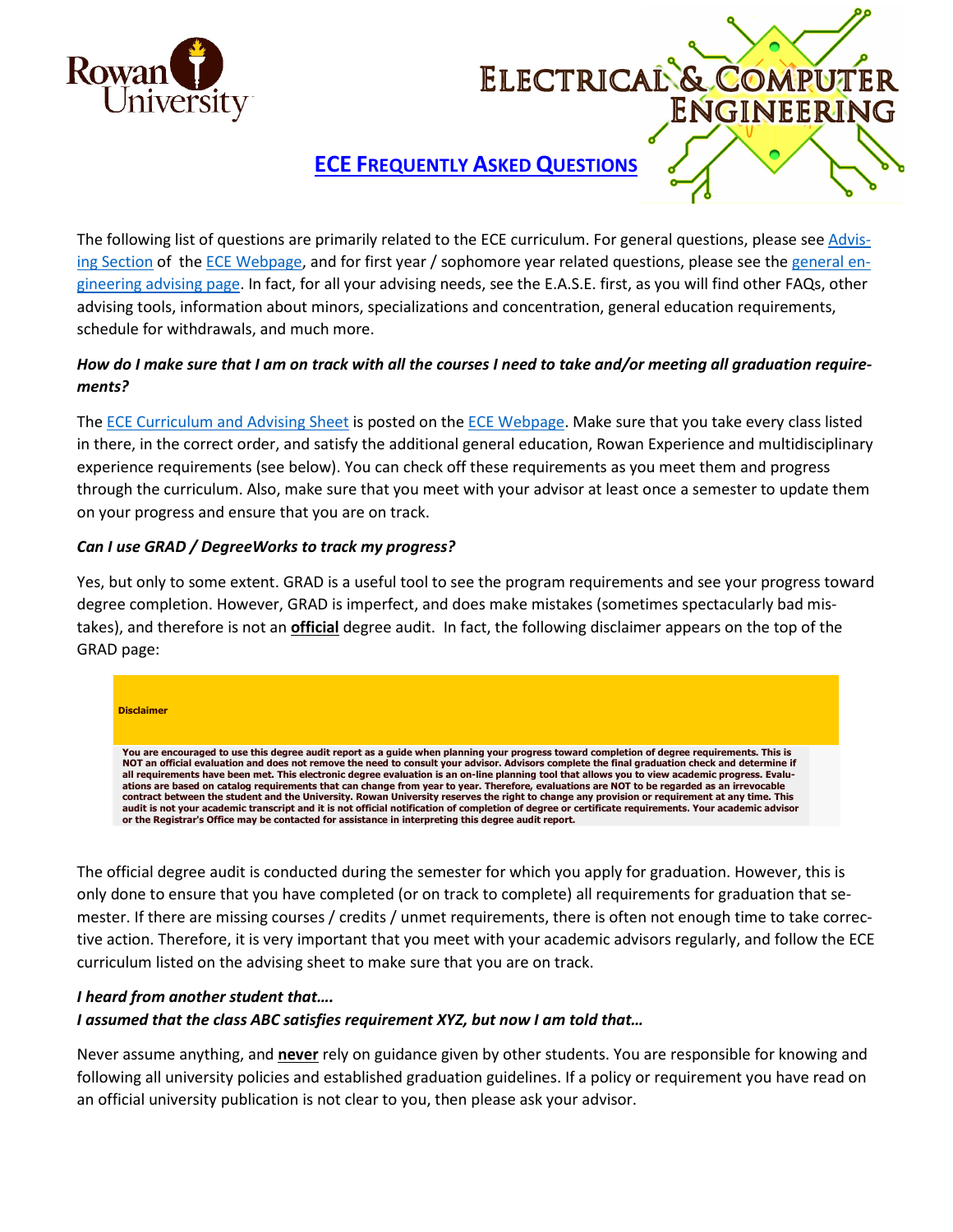



#### *Who is my advisor?*

All ECE students are first assigned to College level professional advisors, Ms. Perez-Colon and Ms. Dashefsky, for first year and rising sophomore year related advising. During the winter session of your sophomore year, you will be assigned to an ECE faculty member who will continue to advise you from there on. You can find who your advisor is on Banner / Self Service. You should visit your advisor at least once a semester to make sure that you are on track. Make sure to bring your completed ECE [Curriculum and Advising Sheet](https://academics.rowan.edu/engineering/programs/electricalcomputer/undergraduate/advising_progress.html) to any meeting with your advisor.

### *I need Math for Engineering Analysis (MEA), and would like to take it in summer / at a community college / elsewhere. However, such a class does not exist. What shall I do?*

MEA is a combined course of Linear Algebra and Ordinary Differential Equations, both of which are available at many community colleges as well as at Rowan during all semesters (including summer). If you take these two courses, you will have satisfied the requirements of MEA.

#### *May I take the math / science courses elsewhere, perhaps at a community college or as an online class?*

Yes, as long as the equivalence of that class has been approved by the university. To see the list of approved courses, organized with respect to each of the NJ community colleges and 4-year institutions, see the NJ transfer webpage at [https://www.njtransfer.org/.](https://www.njtransfer.org/) For transfer from any other institution – including all states and countries – please see the Registrar's ne[w Transfer Equivalency Self-Service](https://sites.rowan.edu/registrar/transferring-credits/transfer-equivalency-self-service-treq.html) (TREQ) page.

#### *May I take one of the required core ECE courses elsewhere, perhaps as an online class?*

Subject to approval of the Department Head, and only in rare cases, you may ask permission to take a core ECE class elsewhere. To do so, first obtain the approval of your advisor and the course instructor to ensure that the class you want to take is equivalent to the class taught in our program. They will need a detailed syllabus of the course, the name of the school and instructor and the mechanics of the class (is it online? self-paced or synchronous, does the class require a local proctor for the exams, etc.). Then fill out the ["Approval to Take Courses at An](https://sites.rowan.edu/registrar/_docs/approval-to-take-courses-at-another-institution.pdf)[other Institution"](https://sites.rowan.edu/registrar/_docs/approval-to-take-courses-at-another-institution.pdf) and have it signed by both your advisor and the department chair / head. Note that this form is only needed if the course you want to take is not already on th[e https://www.njtransfer.org/](https://www.njtransfer.org/) lists (see previous question).

## *What are Literature (LIT), multicultural/globalism (MG), writing intensive (WI) requirements? Do any of the ECE classes meet these requirements? (Also see next question on new general education requirements)*

This information is only for students who started before Fall 2018 as Freshman, and those as transfer students who start before Fall 2020. New students starting in Fall 2019 or later, see below for new Rowan Core requirements. These three are Rowan Experience requirements, instituted by the University. Therefore, all Rowan students must satisfy these requirements to graduate. Certain courses, typically general education courses, have attributes that include one or more of these designations. The only one of the attributes satisfied by the required courses in the ECE curriculum is the Writing Intensive attribute, which is satisfied by Senior Engineering Clinic, where you write a substantial report. The LIT and MG requirements need to be satisfied by one of the general education elective courses you take. Note that you must take five general education courses - 2 SSB, 2 HHL and 1 ACE – one of the SSB requirements is met by the Microeconomics class that is part of the required courses for the ECE program. This means that you have four general education classes that you actually choose. Within these four classes, you can choose courses that also satisfy LIT and/or MG requirements. If those four general education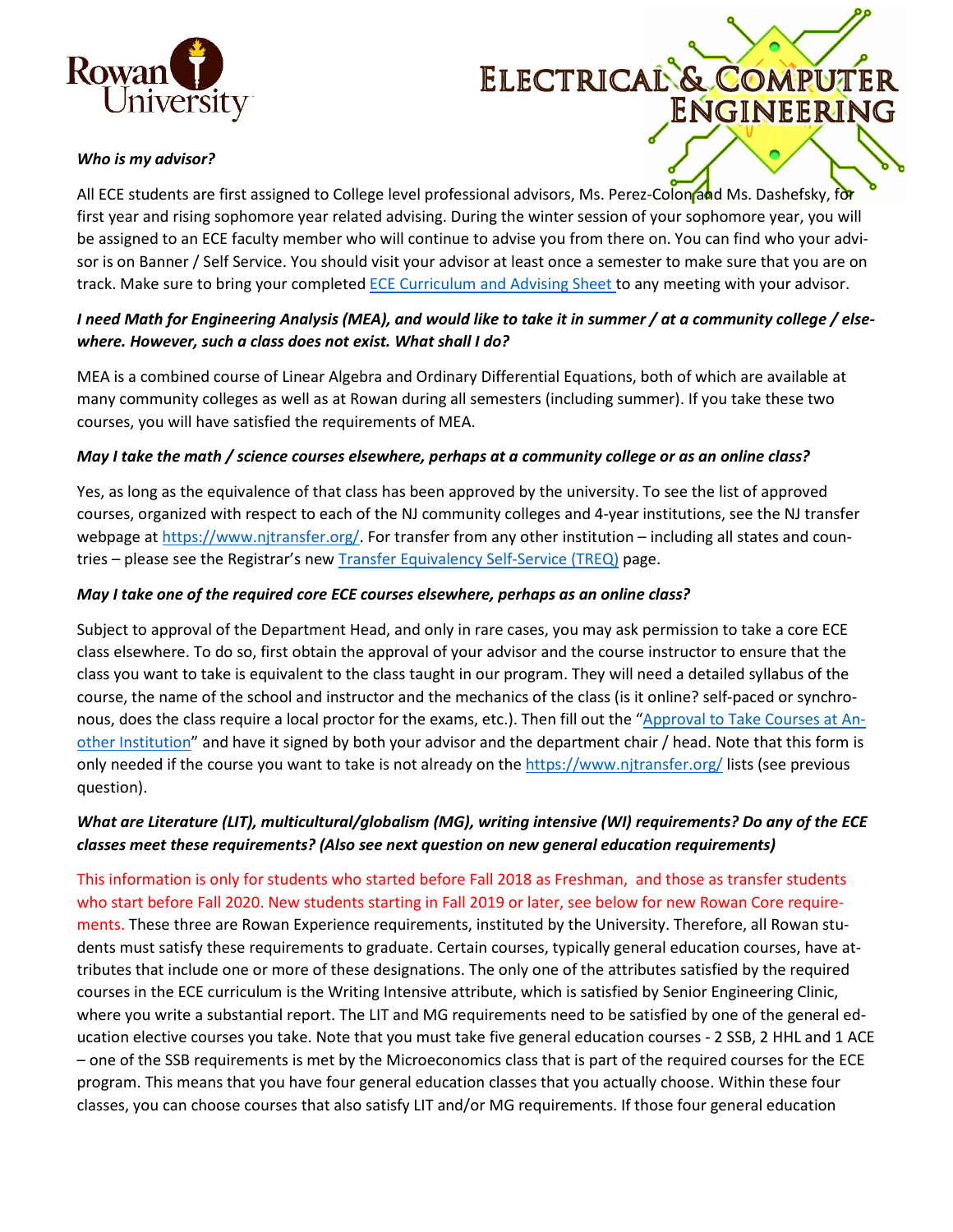

courses that you elect do not meet both LIT and MG requirements, you will need to take additional general tion classes to graduate.

ELECTRICAL & COMPUT

ENGINEERI

#### *What is Rowan Core?*

Rowan Core is the new set of general education requirements for the University, starting with students entering as Freshman in Fall 2018 or later and transfer students who start Fall 2020 or later. Rowan Core consists of six literacies: Artistic, Global, Humanistic, Communicative, Quantitative and Scientific. The last three are satisfied by the courses in the ECE Major. Therefore, you need to take at least three general education electives, each satisfying one of the Artistic, Global, Humanistic literacies. There are also three Rowan Experience requirements: Rowan Seminar (fulfilled by Freshman Engineering Clinic), Writing Intensive (satisfied by Senior Engineering Clinic), and Broad-based Literature, which you need to satisfy through one of the Rowan core or other general education classes you take. See the department webpage for the [list of courses available in each literacy.](https://tableaudash.rowan.edu/#/views/RowanCoreCourses/RowanCoreCoursesDashboard?:iid=1)

#### *What is Multidisciplinary / Out–of–Discipline (OOD) requirement, and how do I satisfy it?*

The OOD requirement is a mechanism to give you the opportunity to obtain some knowledge / skills / experience in a non-ECE area. This requirement can be meet in several ways: 1) Complete one of your junior or senior clinics on a non-ECE project sponsored by a non-ECE department (note that essentially ECE based projects that are provided by other departments do not qualify); or 2) provide consulting services to a truly non-ECE clinic or other research project through clinic consulting; or 3) Take an approved non-ECE technical elective (or complete a minor outside of ECE in a technical field, such as Physics, Mech. Eng., Computer Science, etc.). Your advisor must approve and certify that your OOD experience is truly multidisciplinary / out-of-discipline.

#### *I received a grade less than C- in Calculus I, II or III. Do I really need to repeat this (these) class(es)?*

Yes. Each of these three classes has a minimum grade requirement of C- or better to continue. This is a Math department requirement and there are no exceptions.

### *I received a grade less than C in Computer Architecture, Introduction to Electricity & Magnetism, Principles of Electric Circuit Analysis (PECA) or Signal & Systems. Do I really need to repeat this (these) class(es)?*

Yes. These four classes are gateway courses in the ECE curriculum. Each of them requires a grade of C or better to continue to the next course for which any of these courses is a prerequisite. There are no exceptions to this requirement.

#### *So, then, do I have to wait for another year to take one or more of these classes?*

We offer online versions of most first year and sophomore ECE core classes in summer (subject to enrollment minimums) to accommodate students who need them to stay or get on track. Generally, these courses are Introduction to Digital Systems, Principles of Electric Circuit Analysis, Computer Architecture and Electronics I. The online courses are taught by the same ECE faculty, and are equivalent to the on-campus courses in their content. The lab portions of these online classes have been redesigned so that they can be done at home using specialized, low cost integrated test & measurement equipment (that you will need to purchase). You have the option to take these classes in summer, which may help you stay on track. Additional information can be found on the Summer [Online Courses](https://engineering.rowan.edu/programs/electricalcomputer/undergraduate/summer-online.html) section of the ECE Webpage.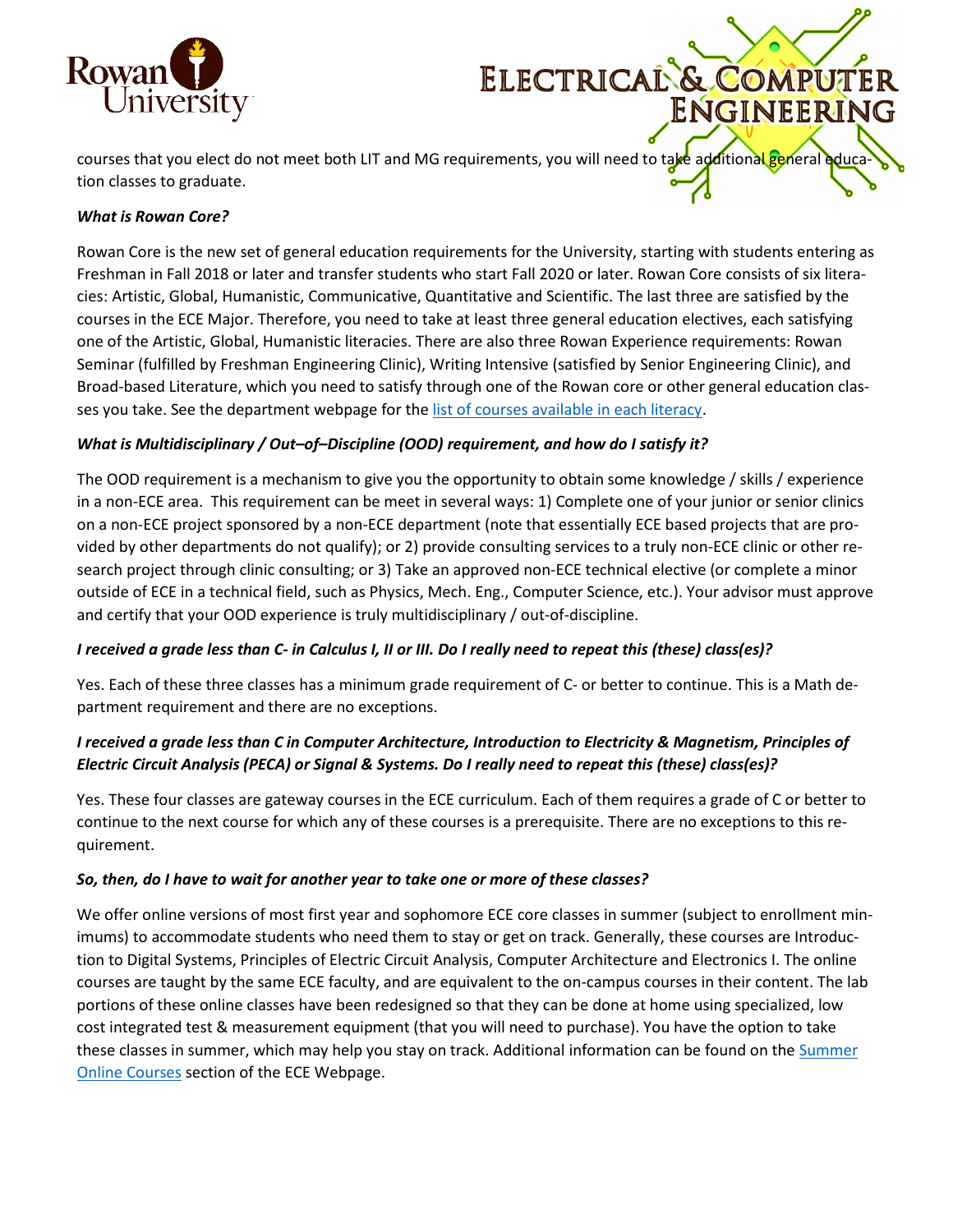

# ELECTRICAL & COMPUT ENGINEERII

## *I failed a class twice, and Banner does not allow me to take a class again? Why not? What shall I do?*

Rowan University policy states that *the same course may not be taken more than twice, including withdrawals*. Attempting to take a class for the third time can only be allowed under a special permission/waiver when there is a compelling reason to do so. Such waivers are considered by the Department Head on a case-by-case basis. In ECE, we only consider a request to take a class for the third time if the student provides a *formal*, *well written* and *well-articulated* document (that is also free of typos) that makes the request to take the class for the third time. This document MUST include the following information:

- a. A candid self-evaluation of why you failed the class not just the first time but then again, the second time. Without that self-evaluation that *honestly* describes why you did not successfully complete the class in two attempts, the request cannot be considered. Here "an honest self-evaluation" is key: generally speaking, purely blaming external factors without compelling evidence or without taking any personal responsibility do not paint a very favorable picture. Note that for the purposes to retaking a class, any attempt in which you receive a grade less than the minimum required grade, even if you withdrew from the class and received a W, is considered an unsuccessful (failed) attempt.
- b. An explanation of how and why things will be different, if you are allowed to take the class again. You must include specific, detailed and non-vague steps you will take to ensure that you will be successful this time around. Vague statements such as "I will work a lot," or "I will get my act together" will not qualify. Without such concrete steps that you will take to ensure success, your request cannot be considered.
- c. An explanation on why you feel a third chance should be given to you. Include why you feel ECE is the right program for you, considering the fact that you have been struggling in several other classes as well.
- d. A statement where you acknowledge that if you are allowed to take this class again this will be your very last opportunity to take an ECE class for the third time, not just for this class, but for any other ECE class required to complete your ECE degree. If you find yourself in this situation again, you will simply have to leave the program. Without this acknowledgement, the request cannot be considered.

### *…but I only failed the class once. The other time I only received a grade lower than the minimum required (but technically passed the class with a D- or higher) or I had withdrawn from my other attempt without failing it.*

The policy states that student may only *attempt* to take the class twice. Hence any *attempt* in which you received a grade less than the minimum required grade, or one where you withdrew from the class and received a W, is considered an unsuccessful (failed) attempt.

### *I have taken College Composition II and/or Public Speaking. Can I get a waiver for Sophomore Engineering Clinic I and/or II?*

Sophomore Engineering Clinic I includes College Composition II, and Sophomore Engineering Clinic II includes Public Speaking, however, both SEC I and SEC II also have an addition of engineering design component. Therefore, if you are a transfer or a change-of-major student, and you have taken College Composition II or Public Speaking, you can make up for the missing engineering design component, for each semester of Sophomore Engineering Clinic. Depending on which one you need, you may be able to do an Independent Study, or take a bridge course intended for such transfer or change-of-major (from non-engineering) students who have College Composition II and Public Speaking. Students who started in Engineering should take the Sophomore Engineering Clinic I and II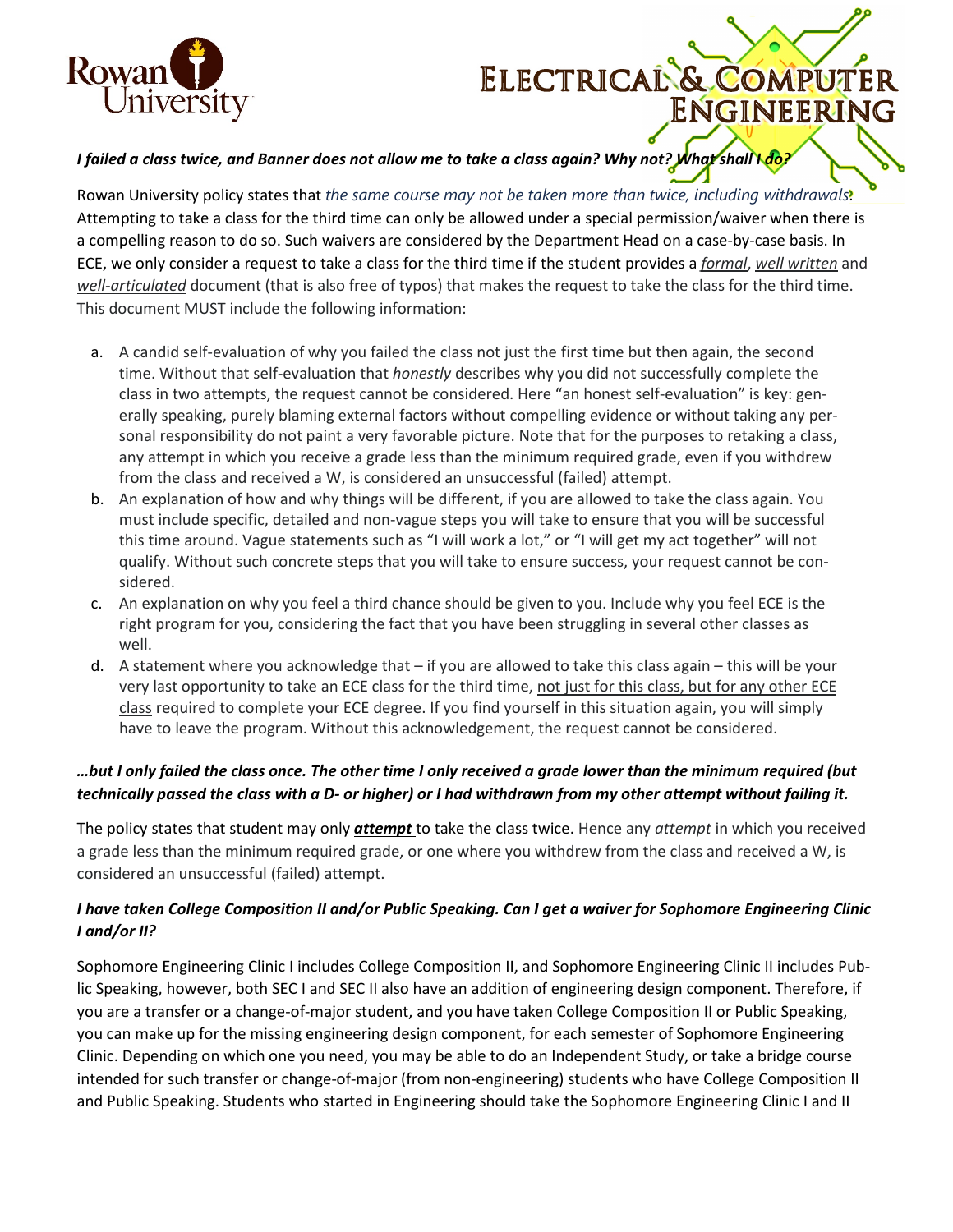



sequence. Please consult with Dr. Farrell (Department Head of Experiential Engineering Education, the depa that runs FEC and SEC classes), Dr. Polikar or Dr. Tang for more details.

*I am missing one or more of the prerequisites for Junior / Senior Engineering Clinic. Can I take it anyway (because I have some background in the project I am interested in / because I will lose a year otherwise / because…. ) ?*

**No.** If you are missing any of the prerequisites of J/S Clinic (or any other course for that matter – see below), you will not be permitted to take this class. Junior and Senior clinics are capstone classes where you need to put all your knowledge and skills to work. Junior Engineering Clinic requires understanding and mastery of some basic concepts so that you can be productive in a project based environment. These basic concepts are Math (so you need MEA), basic circuits and electronics (so you need Electronics I), basic computer engineering knowledge (so you need Computer Architecture) and writing / public speaking / basic engineering design (so you need Sophomore Clinic). Every program has an in-major requirement for junior / senior clinic. For ECE, those requirements are Electronics I for Junior Engineering Clinic, and Systems & Control I for Senior Engineering Clinic. In exceptionally extreme and rare cases, if you can demonstrate that you have all of the aforementioned skills – even though you have not yet formally passed all the required classes – you may be allowed to take Junior/Senior Engineering Clinic. This decision is made by the Department Head on a case-by-case basis. It should be emphasized that this can only happen in exceptionally rare and unusual circumstances where the student demonstrates the mastery of sufficient ECE knowledge and skills. Note that the desire to graduate on time or not wishing to come back to school for another semester – in and of themselves – are not compelling arguments.

## *I am missing one or more of the prerequisites for ECE 09.XYZ, but I really need to take that class now to graduate on time. May I get a prerequisite waiver?*

**No.** This is probably by far the most common question we receive, and by far the most common answer is no. The ECE Department does not issue prerequisite waivers, unless there is an extraordinary, compelling, convincing and documented argument that can be made. As mentioned above, the desire to graduate on time or not wishing to come back to school for another semester – in and of themselves – are not compelling enough arguments.

The reason for not allowing prerequisite waivers is not to make life difficult for students, on the contrary, to ensure that the students are adequately prepared for their next class. Specifically, the prerequisites serve to ensure that all students have the necessary background to be successful in the subsequent class(es). You should also know that our accreditation agency ABET is very strict about prerequisite violations. In every visit, they request the transcripts of students and check them course-by-course to make sure that all program requirements are met, and all courses are taken in the correct order with the appropriate prerequisites satisfied. As a result, we rigorously enforce all course prerequisites.

#### *Can I take a Junior or Senior clinic in summer?*

Possibly. If you can find an ECE or other engineering professor who is willing to offer a clinic section during summer, and the summer clinic project has similar goals, objectives, deliverables, workload, technical content and rigor as a typical Fall/Spring clinic project, you may be allowed to take such a class in summer. Note that since J/S Clinic is intended to be a team-based project experience, we would ideally like you to be part of a team. Please contact Department Head for details.

#### *Can I take two clinics during the same semester?*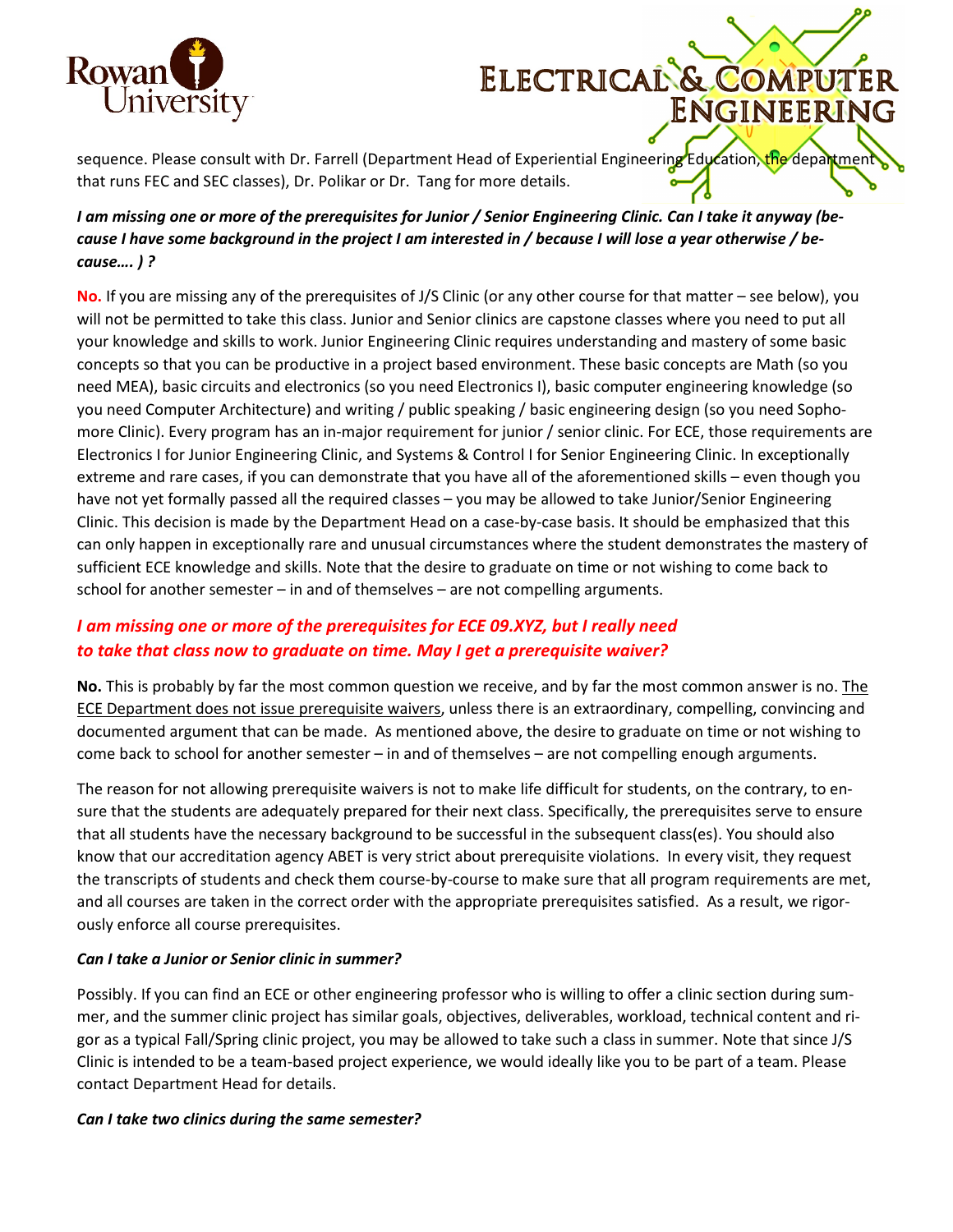



In general, no. This is because clinic projects are capstone design experiences, and it is very difficult to do two projects in one semester. Under very rare and extenuating circumstances (such as participating in the optional coop program) an exception may be made if the student can make a compelling – and pedagogically relevant argument in favor of such an arrangement. Again, the desire to graduate on time or not wishing to come back to school for another semester – in and of themselves – are not compelling arguments.

## *May I take a class from Physics, Math, Computer Science or other Engineering programs to satisfy my ECE electives?*

Yes, but subject to prior approval from the Department Head. Usually, we allow students to take one class from other departments to satisfy one ECE elective requirement, as long as the class is relevant to ECE curriculum, it is 400 (or higher) level, and has appropriate technical rigor, the decision for which is made by the Department Head. Most 400 (or higher) level three (3) or higher credit ENGR classes can be used to satisfy ECE electives requirements (such as , Finite Element Analysis and Engineering Optimization). If you are interested in taking such a class, contact your advisor first, and obtain his/her approval before you ask the Department Head's approval. A note in your GRAD record indicating that an approval is granted is required for this class to count towards graduation requirements.

## *Can I get credit for internship or outside employment?*

Internship or outside employment – as long as the job is related to your career - is extremely beneficial, and the ECE Faculty strongly encourages you to pursue such opportunities. However, while internship is supplementary to your education, it is not part of the formal ECE curriculum. Therefore, you may not receive credit for internship or other employment activities. There are two exceptions to this rule: 1) If you are participating in the optional co-op program, your co-op project experience may be counted (requires prior approval of the project); and 2) If you identify a suitable real-world project for which you are being hired as a consultant, you may use that for Clinic Consultant. Please contact Department Head for details.

## *I have taken Statics and Dynamics (elsewhere or at Rowan). Can I get out of ME for ECEs?*

No. The content of ME for ECEs include significant amount of material, not found in the statics and dynamics, that are specifically geared for ECEs (such as thermal properties of materials, heat transfer, etc.)

#### *I have taken / I am taking Statics and Dynamics as part of the ME minor. Can I get out of ME for ECEs?*

Yes, as long as you complete the ME minor. Since completing the ME minor will expose you to several other aspects of ME, many of which are covered in more detail and depth than they are covered in the ME for ECEs class, you do not need to take the ME for ECEs.

### *What if I already took ME for ECEs, and now I decide to do an ME minor. Do I have to take Statics and Dynamics?*

Possibly no, if you take a specific set of courses for your ME minor. Please see an ME advisor, as the ME Dept. decides on the ME minor requirements.

## *I am planning to complete the Certificate of Undergraduate Studies (CUGS) in Combat Systems Engineering (CSE). What classes do I need to take, and do those classes also count towards ECE degree requirements?*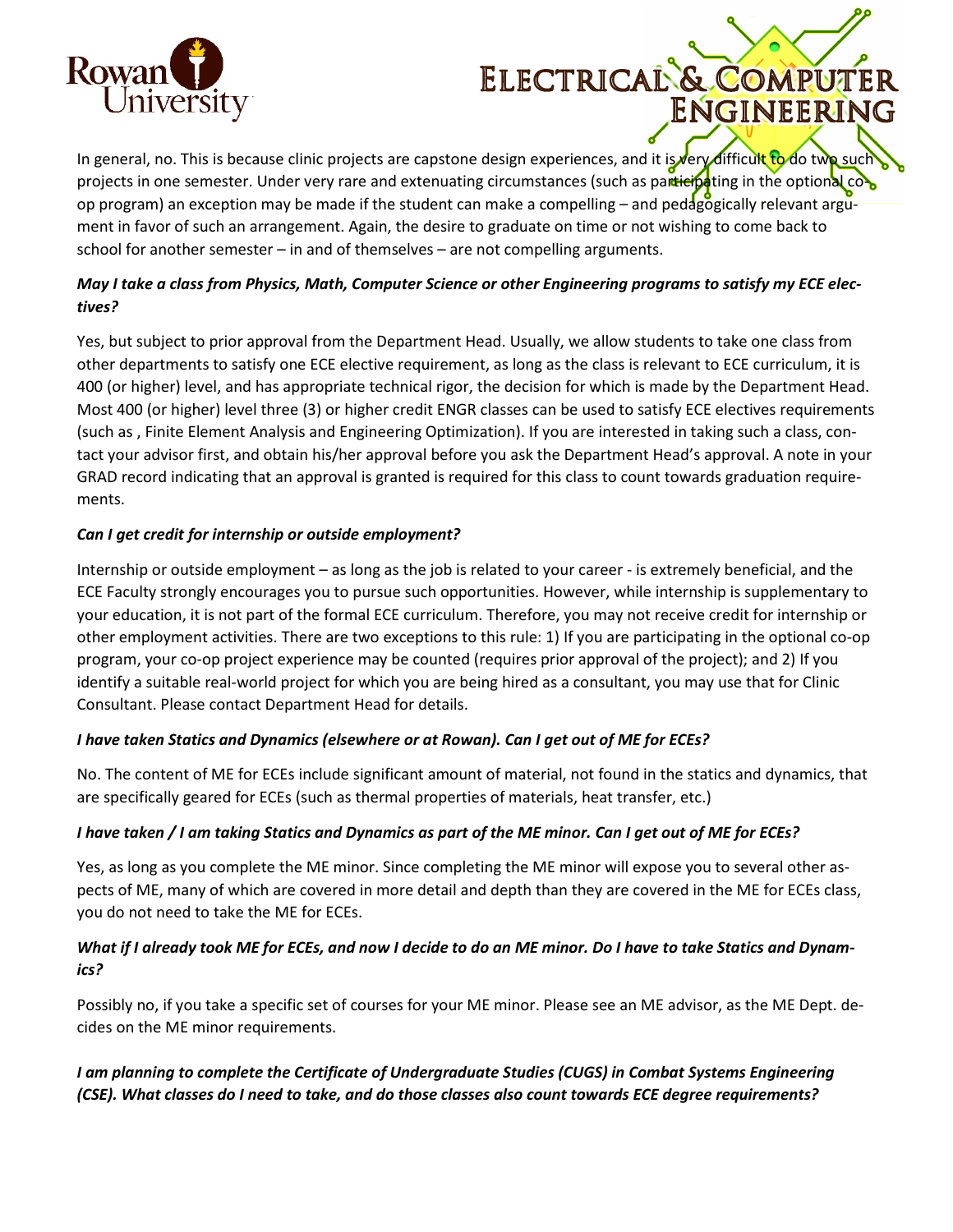



This CUGS in CSE requires four courses, listed below, only two of which – as specified below – count toward degree requirements.

| Course<br><b>Number</b> | <b>Course Title</b>                    | <b>SH</b> | <b>Prerequisite Course(s)</b>                                   |
|-------------------------|----------------------------------------|-----------|-----------------------------------------------------------------|
| ECE 09.423              | Introduction to Radar Systems*         |           | ECE 09.341 Signals & Systems                                    |
| ECE 09.424              | Introduction to War Gaming and C4ISR** | 3         | Senior standing                                                 |
| ECE 09.425              | Introduction to Command and Control*   |           | ECE 09.321 Systems and Control I                                |
| ECE 09.426              | Introduction to Weapon Systems**       | 3         | MATH 01.230 Calculus III,<br>PHYS 00.220 Introductory Mechanics |

\* These two courses, ECE 09.423 and ECE 09.425 can also be used as electives towards BS in ECE degree requirements, regardless whether you are also part of the CUGS in CSE.

\*\* These two courses, ECE 09.424 and ECE 09.426, are for meeting the requirements of the CUGS in CSE only, and they **cannot** be used towards BS in ECE degree requirements. They need to be taken as additional courses to satisfy CUGS completion requirements

## *I am only missing one technical elective, or one general education, or just the LIT, MG, or WI requirement, but I have taken other classes (none of which satisfies the missing requirement) and have plenty of credits. Can I graduate?*

**No.** The missing requirement – however minor it may appear to you – must be satisfied to graduate. No exceptions. This is why it is critical to understand the curriculum, meet with your advisor, and ask if you are in doubt. In short, every box in the advising sheet must be checked off for your to graduate.

## *We are working as a group for one of my classes, and one / some member(s) of my group is not carrying his/her/their weight. Other members of my group do not seem to care. What shall I do?*

You should bring your concerns to the attention of the course instructor immediately. In most cases, the course instructor can intervene to resolve such issues. If the matter is not resolved by the course instructor, please make an appointment with the department head, Dr. Polikar.

#### *I have concerns with the teaching fellow or lab assistant for one of my classes. What shall I do?*

Inform course instructor and Dr. Polikar as soon as the issue arises.

## *I have safety concerns, and/or believe there is a safety violation in one of the teaching / project labs. Who shall I contact?*

For teaching labs, please inform – immediately – your course instructor, Mr. Mario Leone and Dr. Polikar. For project / research labs, inform – again immediately – faculty member managing the lab, Mr. Mario Leone and Dr. Polikar.

### *I have other issues or concerns with the course instructor(s). I do not feel comfortable discussing this issue / concern with him/her/them, or I have raised the issue without any resolution. What shall I do?*

Please make an appointment with Dr. Polikar to discuss these issues. If the issues arise early in the semester, do not wait until the end of the semester to inform Dr. Polikar, so that his intervention has the highest likelihood to